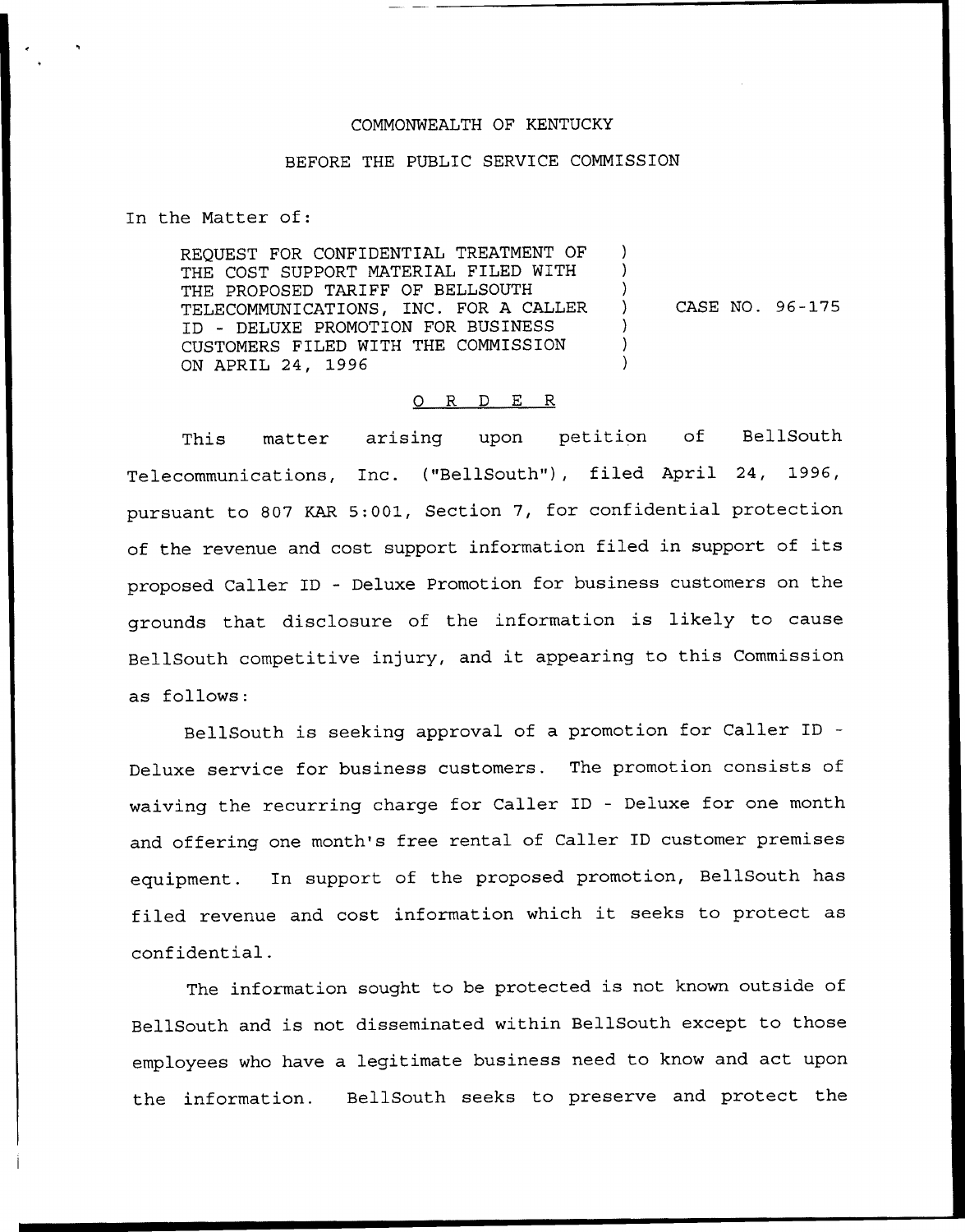confidentiality of the information through all appropriate means, including the maintenance of security at its offices.

KRS 61.872(1) requires information filed with the Commission to be available for public inspection unless specifically exempted by statute. Exemptions from this requirement are provided in KRS 61.878(1). That subsection of the statute exempts several categories of information. One category exempted in paragraph (c) 1 of that subsection is commercial information confidentially disclosed to the Commission which if made public would permit an unfair commercial advantage to competitors of the party from whom the information was obtained. To qualify for the exemption, the party claiming confidentiality must demonstrate actual competition and a likelihood of substantial competitive injury if the information is disclosed. Competitive injury occurs when disclosure of the information gives competitors an unfair business advantage.

BellSouth's competitors for the service it plans to promote are other telecommunications companies, such as AT&T, that are seeking to enter the local exchange market. Cost studies reflect BellSouth's cost to provide the Caller ID — Deluxe services which competitors could use in planning their own entry into the market with similar services, Therefore, disclosure of the information is likely to cause BellSouth competitive injury, and the information should be protected as confidential.

This Commission being otherwise sufficiently advised,

 $-2-$